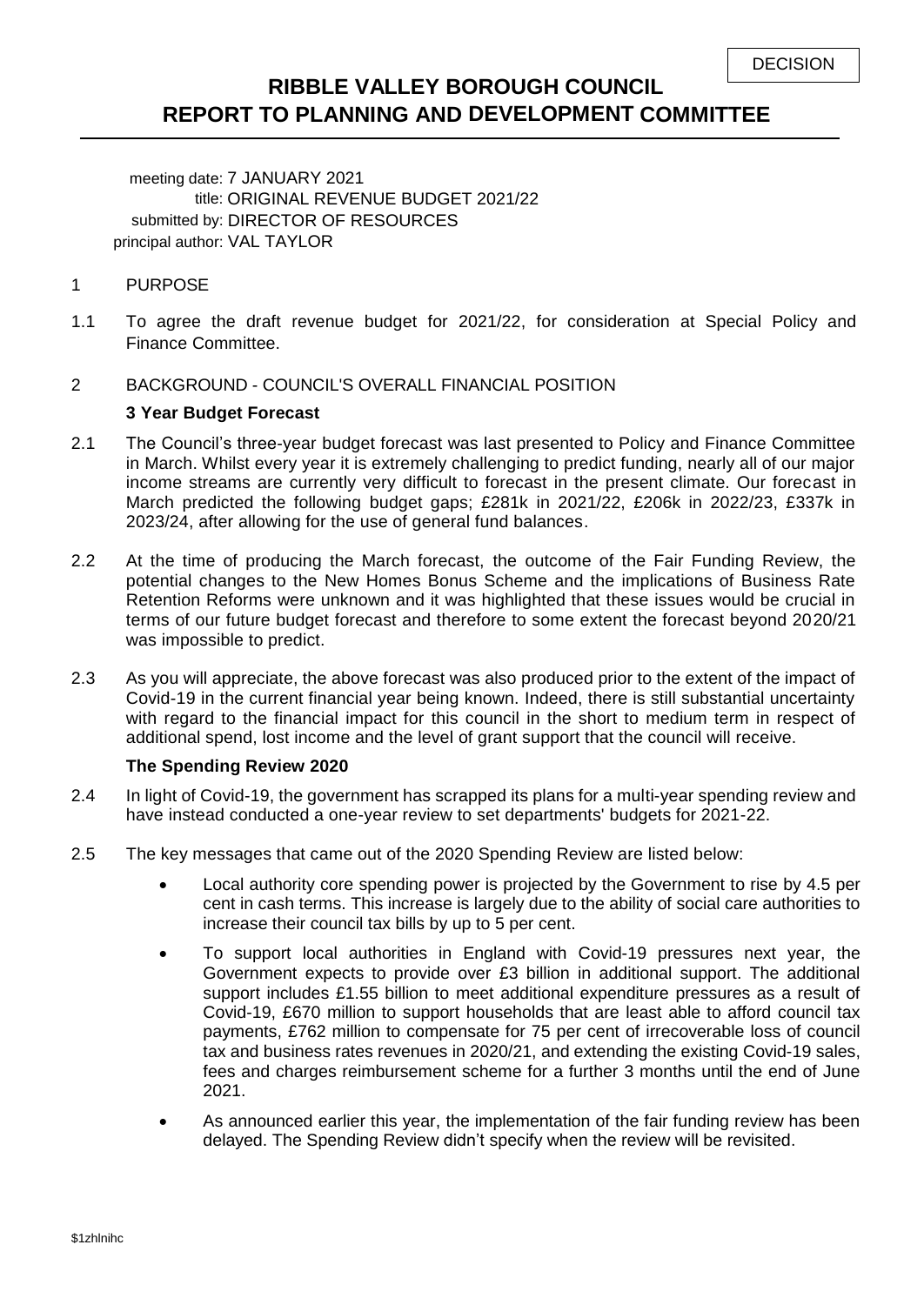- The Government is undertaking a fundamental review of the business rates system and is currently considering responses to the call for evidence. A final report setting out the full conclusions of the review will be published in spring 2021. The Government has decided to freeze the business rates multiplier in 2021/22. Local authorities will be fully compensated for this decision. The Government is also considering options for further Covid-19 related support through business rates reliefs.
- Earlier this year, the Government announced that it would delay the move to 75 per cent Business Rates Retention and the implementation of the fair funding review. This decision allowed local authorities to focus on meeting the public health challenge posed by the pandemic. In order to provide further stability to the sector, the Government has decided not to proceed with a reset of business rates baselines in 2021/22.
- The referendum threshold for increases in council tax will remain at two per cent in 2021/22.
- The Government will maintain the existing New Homes Bonus scheme for a further year with no new legacy payments. The Government will consult on reforms to the New Homes Bonus shortly, with a view to implementing reform in 2022/23.

### **Covid-19 and Budget Preparation**

2.6 The immense economic uncertainty associated with the COVID-19 pandemic makes this an extraordinarily difficult time for all councils in formulating their budget (both revenue and capital) plans. A budget working group meeting was held on 28 September which amongst other things considered the setting of next year's budget.

| <b>Budget Element</b>                       | <b>Recommended Approach</b>                                                                                                                                                                           |
|---------------------------------------------|-------------------------------------------------------------------------------------------------------------------------------------------------------------------------------------------------------|
| <b>Expenditure (non Covid</b><br>related)   | Inflationary increase to base budget                                                                                                                                                                  |
| <b>Covid 19 Expenditure</b>                 | Unknown but budget on basis costs will be reimbursed by<br>the Government                                                                                                                             |
| Income (non Covid related)                  | Inflationary increase to base budget                                                                                                                                                                  |
| Income – Impact of Covid                    | Budget on basis any losses will be reimbursed by the<br>Government. However, could be substantial even if<br>pandemic ends and may not be reimbursed. Some income<br>could be substantially impacted. |
| <b>Council Tax/Business</b><br><b>Rates</b> | Difficult to assess the impact of pandemic particularly on<br>businesses in the next financial year.<br>Collection fund deficits can be spread over 3 years.                                          |

2.7 At the meeting of Policy and Finance Committee on 17 November 2020, it was agreed that the approach as previously discussed at the Budget Working Group should be taken, namely:

- 2.8 Members agreed with the conclusion of Budget Working Group, in that the council should prepare its budget on the base budget plus inflation and on the expectation that any variance due to Covid would be made good by the Government.
- 2.9 As mentioned, the budget process has been particularly impacted by the Covid-19 pandemic. The pandemic has also brought about wider pressures on service resources to the extent that there has been a lighter touch review of the budgets this year, and the reporting this year is at a higher level than that usually provided.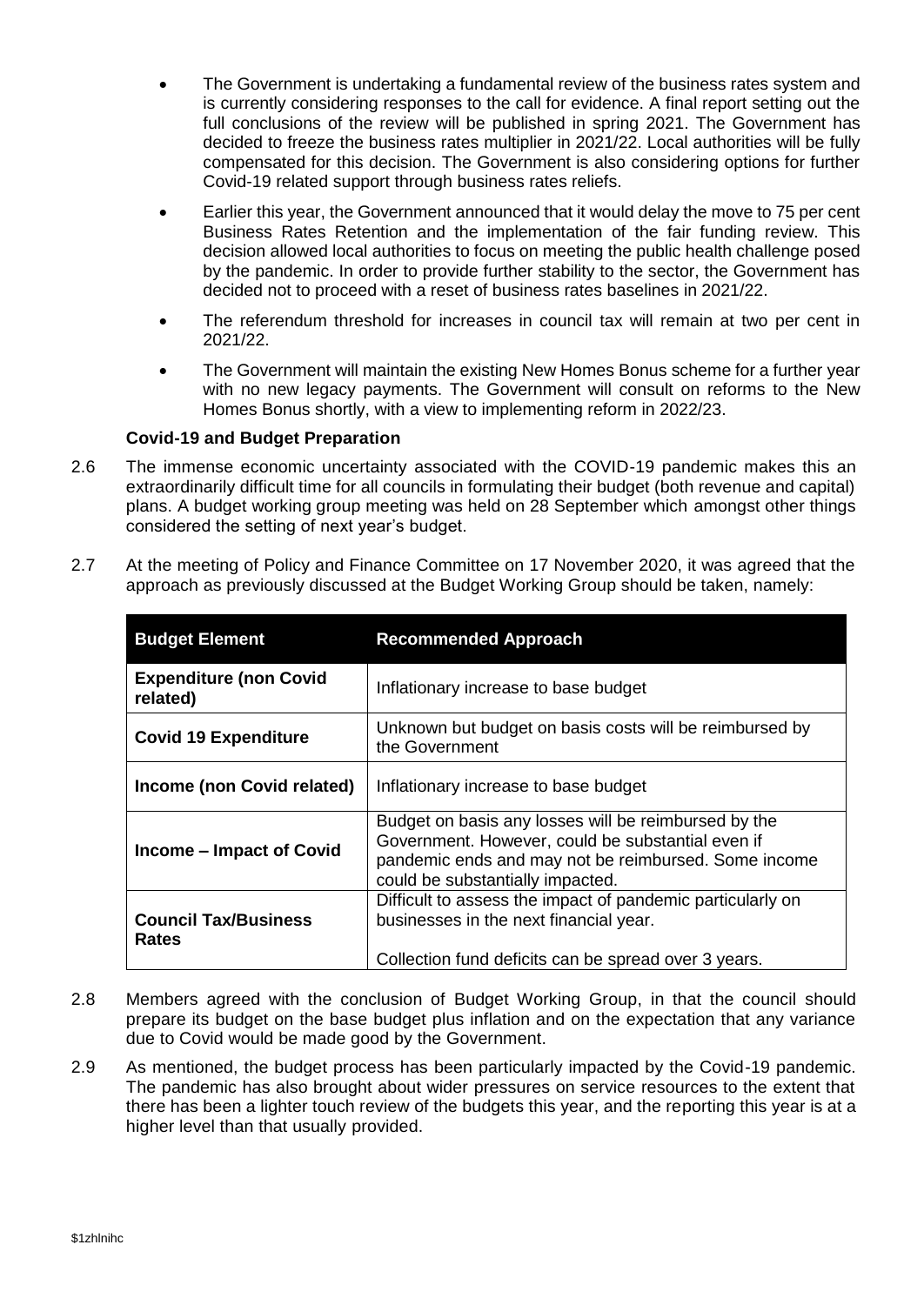### 3 2021/22 PROVISIONAL LOCAL GOVERNMENT SETTLEMENT

- 3.1 At the time of producing this report the Government had yet to announce the provisional finance settlement.
- 3.2 It is anticipated that there will be an announcement in respect of the Local Government Settlement before Parliament's Christmas recess. Members will be provided with an update at their meeting.

#### 4 BUDGET PROCESS

- 4.1 Presented to committee for decision elsewhere on the agenda are the proposed fees and charges for 2021/22. The consequential impact of these approved fees and charges has been incorporated in to the service budgets shown within this report, on the assumption that they are approved as presented or without material change.
- 4.2 When all committees have approved their detailed estimates, the overall position will be considered by Budget Working Group.
- 4.3 The Budget Working Group will then make recommendations in order to produce a balanced budget for consideration at the Special meeting of Policy and Finance Committee. The final budget report will then be presented to Full Council, at which point the Council Tax for 2021/22 will also be approved.
- 5 2021/22 DRAFT REVENUE BUDGET
- 5.1 As far as your budget is concerned, the estimates have been prepared on the current levels of service, and they allow for pay increases at 2% and price increases at 2%.
- 5.2 Within this report the budget is shown in the same manner in which they are reviewed. Each costs centre within the report is shown individually. Behind each cost centre is a great deal more subjective level detailed budgets, but for the purposes of this report they are summarised in to the standard local government CIPFA Service Reporting Code of Practice basis.
	- **Employee Related**: this group includes the cost of employees, both direct and indirect to the council.
	- **Premises Related**: this group includes expenses directly related to the running of premises and land.
	- **Transport Related**: this group includes all costs associated with the provision, hire or use of transport, including travelling allowances.
	- **Supplies and Services**: this group includes all direct supplies and service expenses to the council.
	- **Third Party Payments**: a third-party payment is a payment to an external provider which is operating independently, in return for the provision of a service.
	- **Transfer Payments**: this includes the cost of payments to individuals for which no goods or services are received in return by the local authority. A key item here would be the payment of housing benefits.
	- **Support Services**: charges for services that support the provision of services to the public. At this council the main support service cost is the support from staff based at the council offices building and the building's associated cost.
	- **Depreciation and Impairment**: this is the revenue impact of capital items shown in the service revenue accounts of the council.
	- **Income**: this includes income from fees and charges, grants, donations and contributions. Also shown here is the associated 'income' to a support service from the redistribution of its costs to those providing services to the public.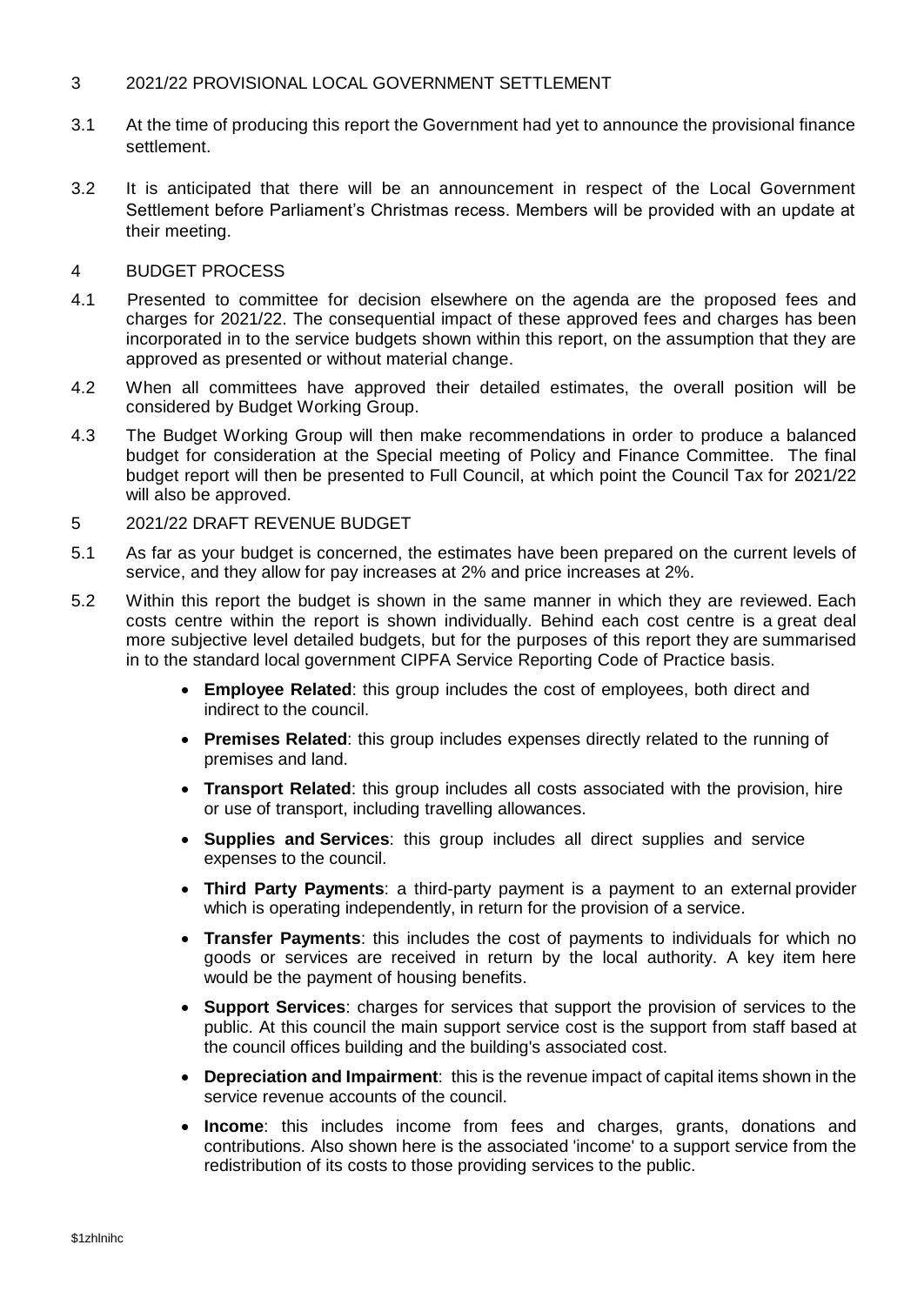- 5.3 As you will see, the draft proposed budget for 2021/22 for each service area is also built up looking at a number of stages. The starting point is the base budget, being the Original Estimate for the current financial year. A summary of the various elements is given below.
	- **Original Estimate 2020/21**: This represents the base budget for the council and assumes no change in service level from that set for the previous year's original estimate.
	- **Inflation at 2% Pay and 2% Other**: The budget forecast allows for inflation on pay at 2% and prices at 2% (with some exceptions such as grants). This is where that general allowance for inflation is brought in to the individual budget areas.
	- **Movements in Expenditure:** This is where any movements in the expenditure budgets for this committee are shown. This excludes movements in support services and Capital, which are shown in separate columns.
	- **Movements in Income:** This is where any movements in the income budgets for this committee are shown.
	- **Movements in Support Services**: Any changes that relate to the recharging of support service costs are included in this column.
	- **Movements in Capital**: Any changes relating to depreciation and impairment are included in this column.
	- **DRAFT Original Estimate 2021/22:** The final column is the total all preceding columns and is constructed from the base budget and any necessary changes to the base that are needed. If approved this will then form the base budget in next year's budget process.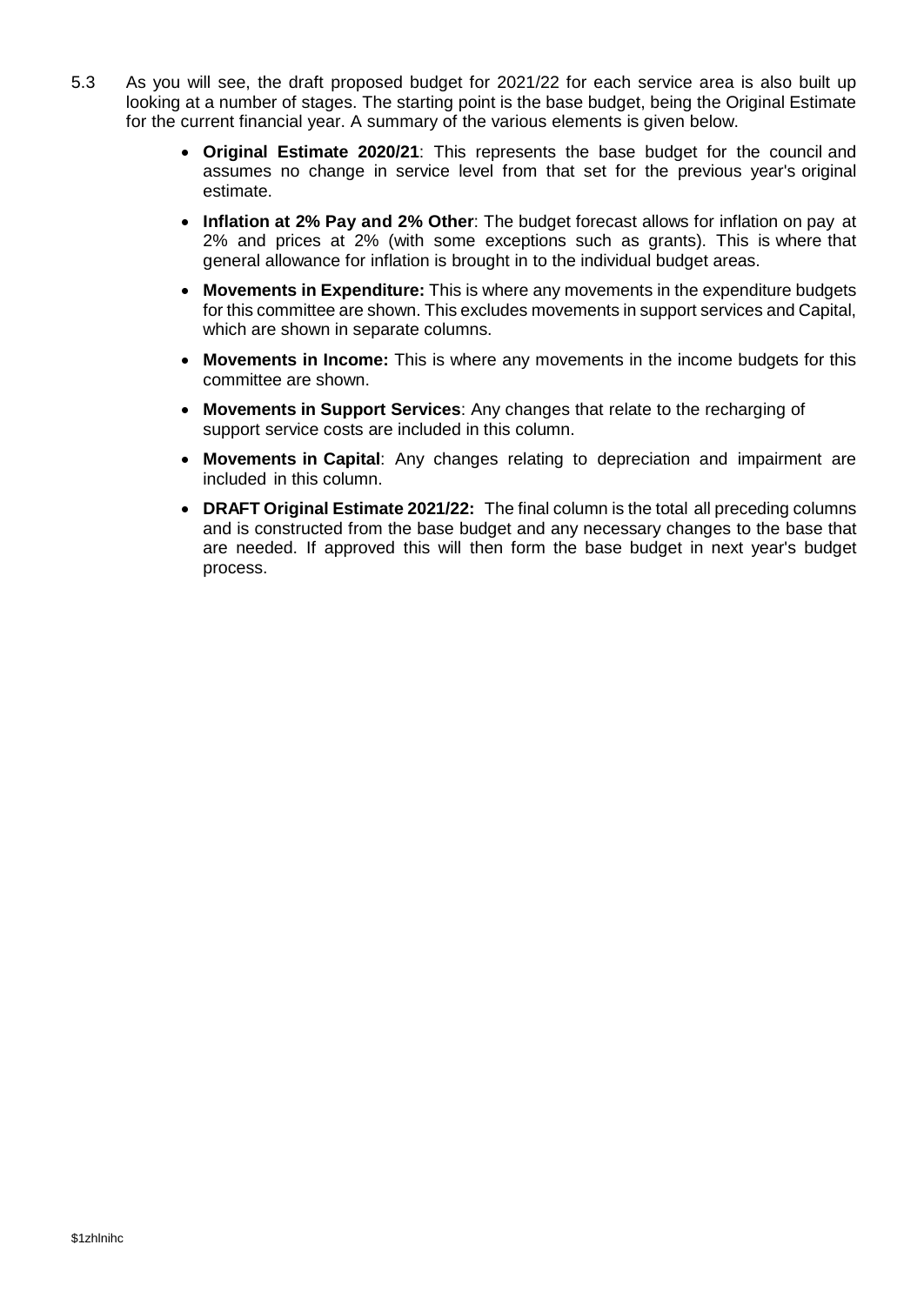## 6 SUMMARIES

6.1 The draft budget is summarised in two ways. One over the cost of the service provided by the committee (objective). The other is over the type of expenditure and income (subjective)

# *a) Cost of the service provided by the committee (Objective)*

| <b>Cost Centre and Description</b>                            | <b>Original</b><br><b>Estimate</b><br>2020/21 | Inflation at 2%<br>pay and 2%<br><b>Other</b> | <b>Movements in</b><br><b>Expenditure</b> | <b>Movements in</b><br>Income | <b>Movement in</b><br><b>Support</b><br><b>Services</b> | <b>Movement in</b><br><b>Capital</b> | <b>DRAFT</b><br><b>Original</b><br><b>Estimate</b><br>2021/22 |
|---------------------------------------------------------------|-----------------------------------------------|-----------------------------------------------|-------------------------------------------|-------------------------------|---------------------------------------------------------|--------------------------------------|---------------------------------------------------------------|
| <b>AONBS: Area of Outstanding</b><br><b>Natural Beauty</b>    | 15,720                                        | 140                                           | 0                                         | 0                             | 290                                                     | 0                                    | 16,150                                                        |
| <b>BCFEE: Building Control Fee</b><br>Earning                 | 16,150                                        | $-2,930$                                      | 0                                         | 0                             | 10,280                                                  | 0                                    | 23,500                                                        |
| <b>BCNON: Building Control Non</b><br>Fee Earning             | 69,240                                        | 110                                           | 0                                         | $-30$                         | 4,890                                                   | 0                                    | 74,210                                                        |
| <b>CINTR: Clitheroe Integrated</b><br><b>Transport Scheme</b> | 7,360                                         | $\Omega$                                      | 0                                         | 0                             | $-200$                                                  | 0                                    | 7,160                                                         |
| <b>CONSV: Conservation Areas</b>                              | 8,510                                         | $\overline{0}$                                | $\mathbf 0$                               | 0                             | 200                                                     | 0                                    | 8,710                                                         |
| <b>COUNT: Countryside</b><br>Management                       | 53,050                                        | 470                                           | 0                                         | $\mathbf 0$                   | 750                                                     | 0                                    | 54,270                                                        |
| <b>ECPLA: Economic Development</b><br>and Planning Dept       | 0                                             | 19,230                                        | 8,030                                     | 0                             | $-27,260$                                               | 0                                    | $\Omega$                                                      |
| LPLAN: Local Plan                                             | 304,160                                       | 3,800                                         | $-53,800$                                 | 0                             | $-3,500$                                                | 0                                    | 250,660                                                       |
| PLANG: Planning Control &<br>Enforcement                      | $-21,600$                                     | $-13,380$                                     | 2,620                                     | 10,220                        | 48,550                                                  | 4,390                                | 30,800                                                        |
| <b>PLANP: Planning Policy</b>                                 | 107,370                                       | 50                                            | 0                                         | 0                             | 3,090                                                   | 0                                    | 110,510                                                       |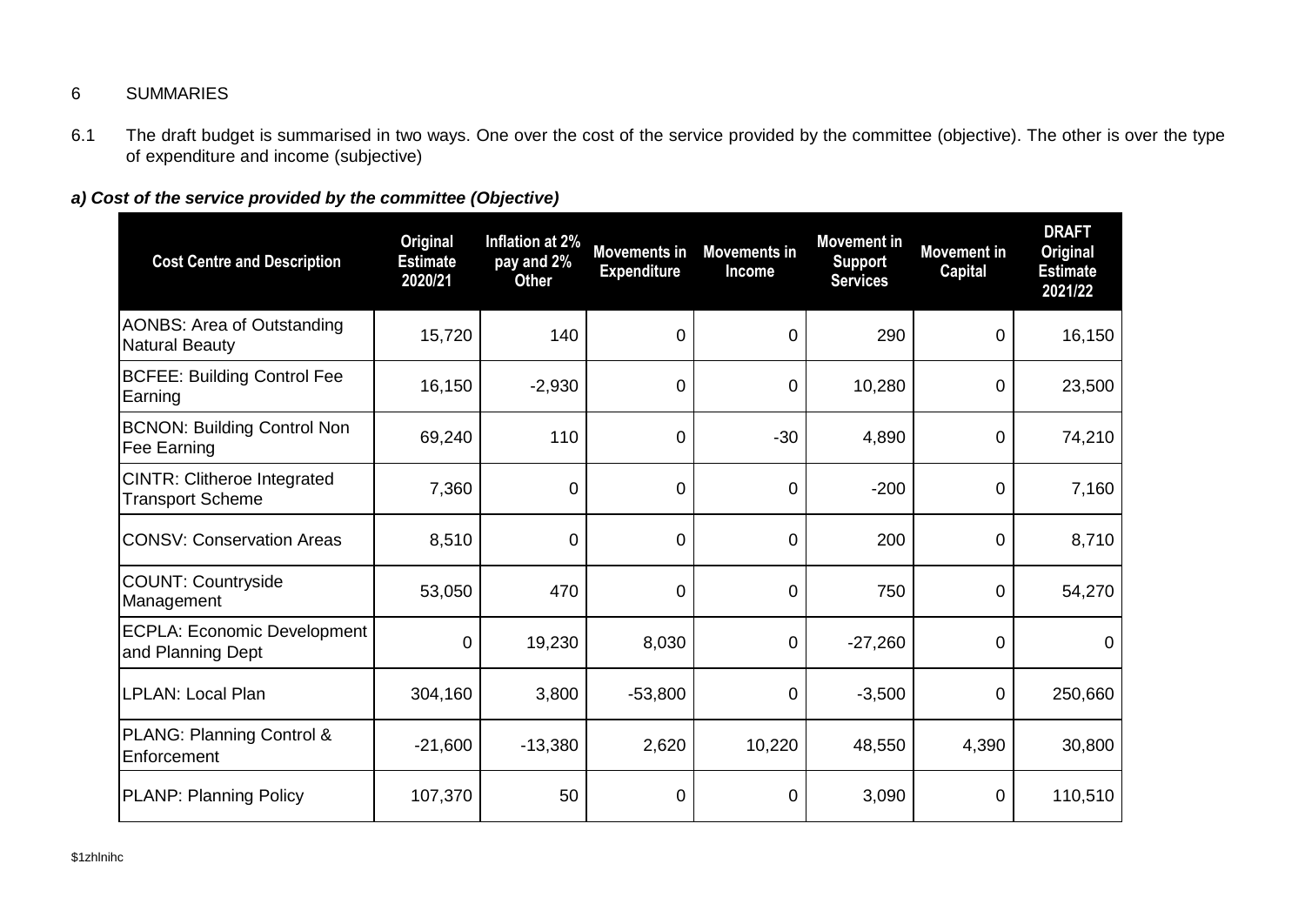| <b>Cost Centre and Description</b>                  | Original<br><b>Estimate</b><br>2020/21 | Inflation at 2%<br>pay and 2%<br><b>Other</b> | Movements in<br><b>Expenditure</b> | <b>Movements in</b><br>Income | <b>Movement in</b><br>Support<br><b>Services</b> | <b>Movement</b> in<br><b>Capital</b> | <b>DRAFT</b><br><b>Original</b><br><b>Estimate</b><br>2021/22 |
|-----------------------------------------------------|----------------------------------------|-----------------------------------------------|------------------------------------|-------------------------------|--------------------------------------------------|--------------------------------------|---------------------------------------------------------------|
| PLSUB: Grants & Subscriptions -<br>Planning         | 10,580                                 | 210                                           | 0                                  | 0                             | 0                                                | 0                                    | 10,790                                                        |
| <b>Grand Total</b>                                  | 570,540                                | 7,700                                         | $-43,150$                          | 10,190                        | 37,090                                           | 4,390                                | 586,760                                                       |
| Associated Movement in<br><b>Earmarked Reserves</b> | $-16,150$                              | 2,930                                         | 0                                  | 0                             | $-10,280$                                        | 0                                    | $-23,500$                                                     |
| <b>Net After Earmarked Reserves</b>                 | 554,390                                | 10,630                                        | $-43,150$                          | 10,190                        | 26,810                                           | 4,390                                | 563,260                                                       |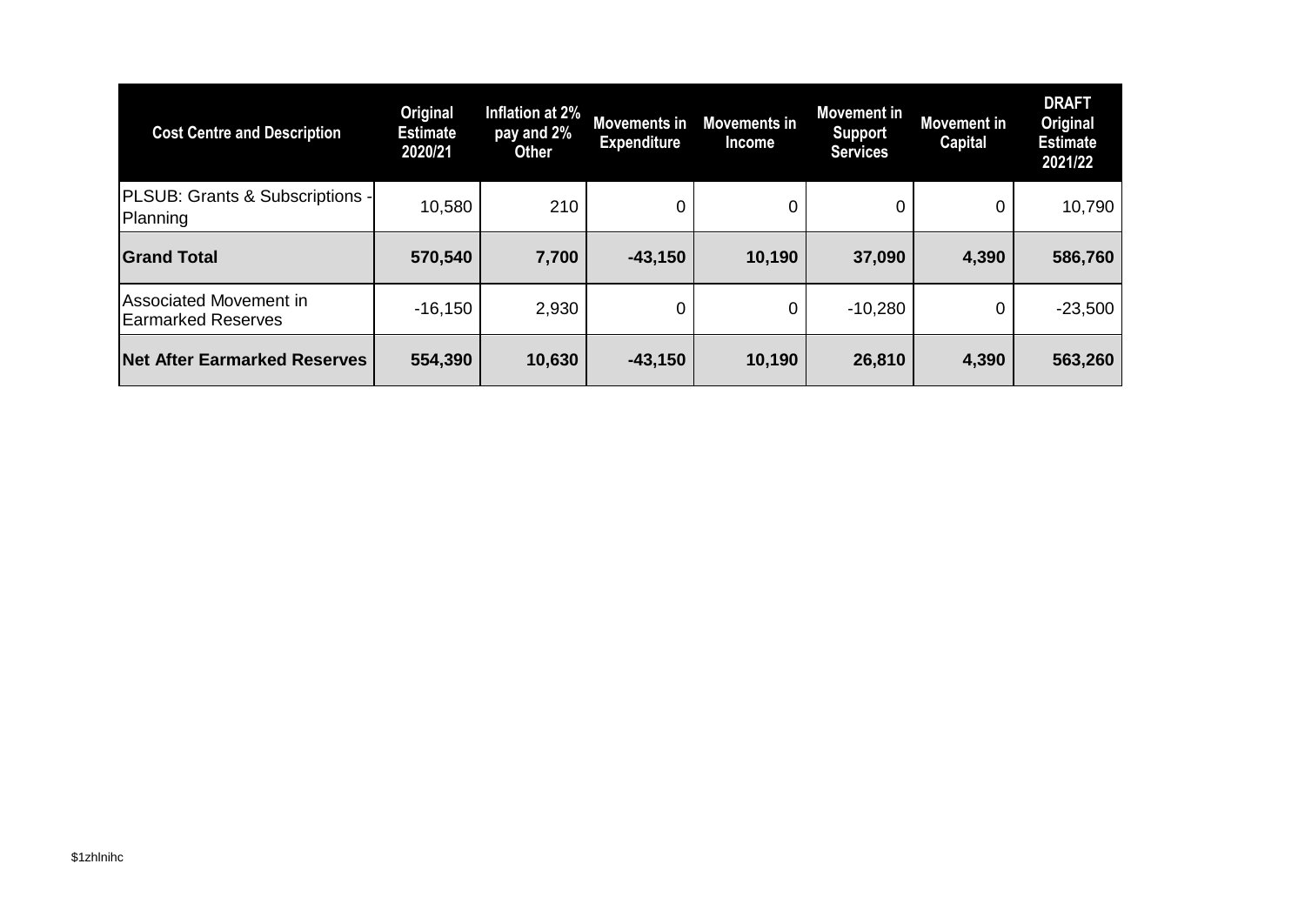# *b) Type of Expenditure/Income (Subjective)*

|                                                            | <b>Original</b><br><b>Estimate</b><br>2020/21 | <b>Inflation at</b><br>2% Pay and<br>2% Other | <b>Movements in</b><br><b>Expenditure</b> | <b>Movements in</b><br>Income | <b>Movement</b> in<br><b>Support</b><br><b>Services</b> | <b>Movement</b><br>in Capital | <b>DRAFT</b><br><b>Original</b><br><b>Estimate</b><br>2021/22 |
|------------------------------------------------------------|-----------------------------------------------|-----------------------------------------------|-------------------------------------------|-------------------------------|---------------------------------------------------------|-------------------------------|---------------------------------------------------------------|
| <b>Employee Related Expenditure</b>                        | 924,590                                       | 18,490                                        | 5,630                                     | 0                             | 0                                                       | 0                             | 948,710                                                       |
| <b>Premises Related Expenditure</b>                        | 8,980                                         | 180                                           | 0                                         | 0                             | 0                                                       | 0                             | 9,160                                                         |
| <b>Transport Related Expenditure</b>                       | 30,690                                        | 610                                           | 0                                         | $\overline{0}$                | 0                                                       | 0                             | 31,300                                                        |
| <b>Supplies &amp; Services</b>                             | 308,450                                       | 6,150                                         | $-43,440$                                 | $\mathbf 0$                   | 0                                                       | 0                             | 271,160                                                       |
| <b>Third Party Payments</b>                                | 7,080                                         | 140                                           | 0                                         | 0                             | 0                                                       | 0                             | 7,220                                                         |
| <b>Transfer Payments</b>                                   | 18,910                                        | 270                                           | $-5,340$                                  | $\overline{0}$                | 0                                                       | 0                             | 13,840                                                        |
| <b>Support Services</b>                                    | 1,310,750                                     | 0                                             | 0                                         | 0                             | 76,610                                                  | 0                             | 1,387,360                                                     |
| <b>Depreciation and Impairment</b>                         | 1,940                                         | 0                                             | $\overline{0}$                            | 0                             | 0                                                       | 4,390                         | 6,330                                                         |
| <b>Total Expenditure</b>                                   | 2,611,390                                     | 25,840                                        | $-43,150$                                 | $\overline{0}$                | 76,610                                                  | 4,390                         | 2,675,080                                                     |
| <b>Customer &amp; Client Receipts</b>                      | $-907,020$                                    | $-18,140$                                     | 0                                         | 10,190                        | 0                                                       | 0                             | $-914,970$                                                    |
| <b>Departmental Recharges</b>                              | $-1,133,830$                                  | $\Omega$                                      | 0                                         | $\Omega$                      | $-39,520$                                               | 0                             | $-1,173,350$                                                  |
| <b>Total Income</b>                                        | $-2,040,850$                                  | $-18,140$                                     | $\overline{0}$                            | 10,190                        | $-39,520$                                               | 0                             | $-2,088,320$                                                  |
| <b>Net Expenditure</b>                                     | 570,540                                       | 7,700                                         | $-43,150$                                 | 10,190                        | 37,090                                                  | 4,390                         | 586,760                                                       |
| <b>Associated Movement in Earmarked</b><br><b>Reserves</b> | $-16,150$                                     | 2,930                                         | 0                                         | 0                             | $-10,280$                                               | 0                             | $-23,500$                                                     |
| <b>Net After Earmarked Reserves</b>                        | 554,390                                       | 10,630                                        | $-43,150$                                 | 10,190                        | 26,810                                                  | 4,390                         | 563,260                                                       |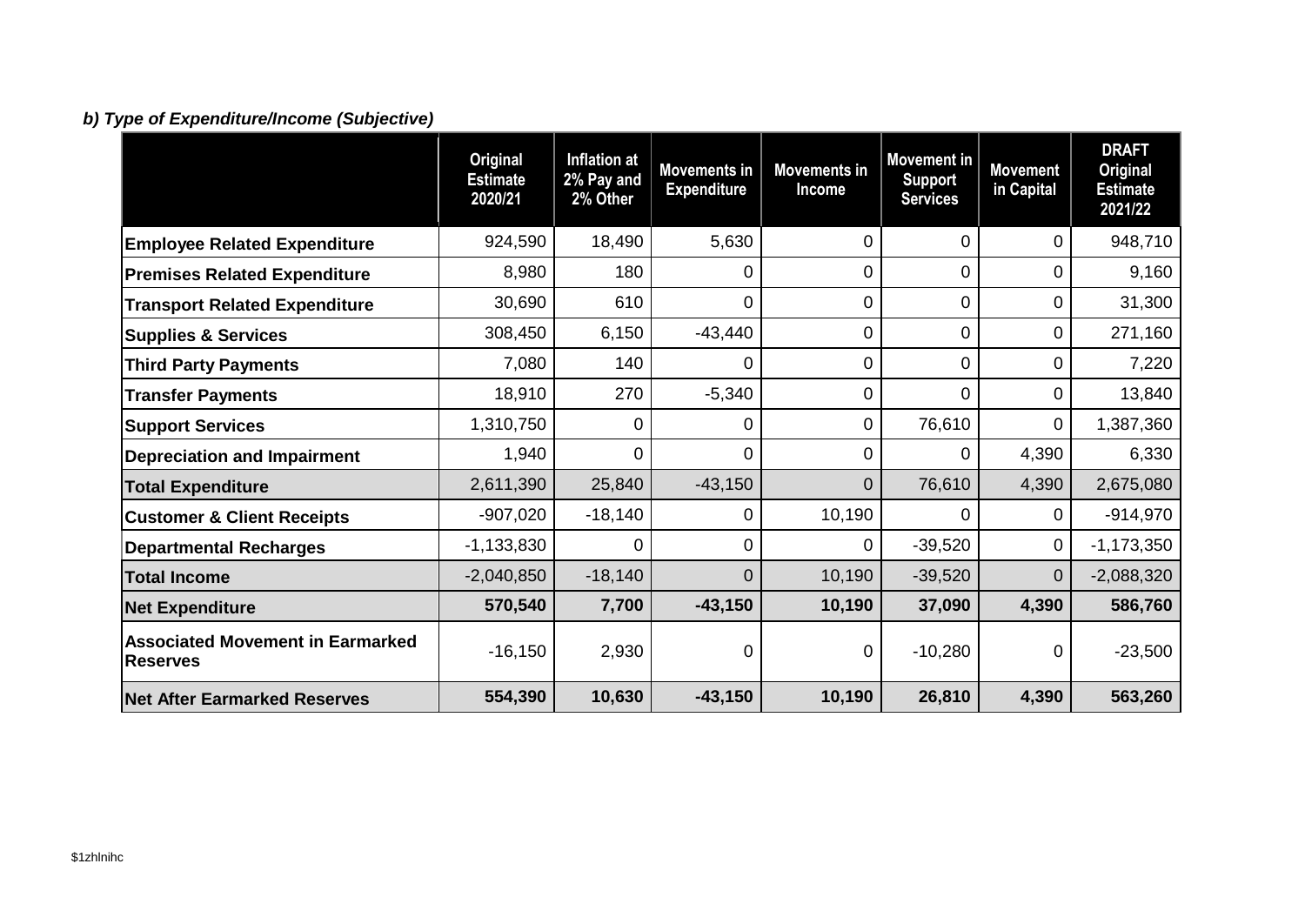### 7 EARMARKED RESERVES

- 7.1 In the Original Estimate for 2020/21 this committee planned to take £16,150 from earmarked reserves to support its expenditure in future years. Looking forward to 2021/22, the proposal included in the estimates is that this committee take £23,500 from earmarked reserves.
- 7.2 The table below provides a summary of the DRAFT Original Estimate for 2021/22 together with the budgeted impact on the relevant earmarked reserves. Also detailed is a summary of the reasons for the movements on the earmarked reserves.

|                                                                                                 | <b>DRAFT</b><br>Original<br><b>Estimate</b><br>2021/22 | <b>Reason for Movement on Earmarked Reserve</b>                                                                                                                                                                                                                                                                                                                                                                                                                                                      |
|-------------------------------------------------------------------------------------------------|--------------------------------------------------------|------------------------------------------------------------------------------------------------------------------------------------------------------------------------------------------------------------------------------------------------------------------------------------------------------------------------------------------------------------------------------------------------------------------------------------------------------------------------------------------------------|
| <b>Committee Net Cost of</b><br><b>Services</b>                                                 | 586,760                                                |                                                                                                                                                                                                                                                                                                                                                                                                                                                                                                      |
| PLBAL/H234: Building<br><b>Regulation Reserve</b>                                               | $-23,500$                                              | Any surplus or deficit on the ringfenced fee-earning<br>element of the Building Control service must be set aside<br>in an earmarked reserve. Any surplus can then be used in<br>future years/off-set against past deficits – or likewise any<br>deficit must then be recovered in future years/off-set<br>against past surpluses.<br>In 2021/22 it is forecast that the service will be in a deficit<br>position, with £23,500 being released from the earmarked<br>reserve to support the service- |
| <b>Committee Net Cost of</b><br><b>Services after Movements</b><br><b>on Earmarked Reserves</b> | 563,260                                                |                                                                                                                                                                                                                                                                                                                                                                                                                                                                                                      |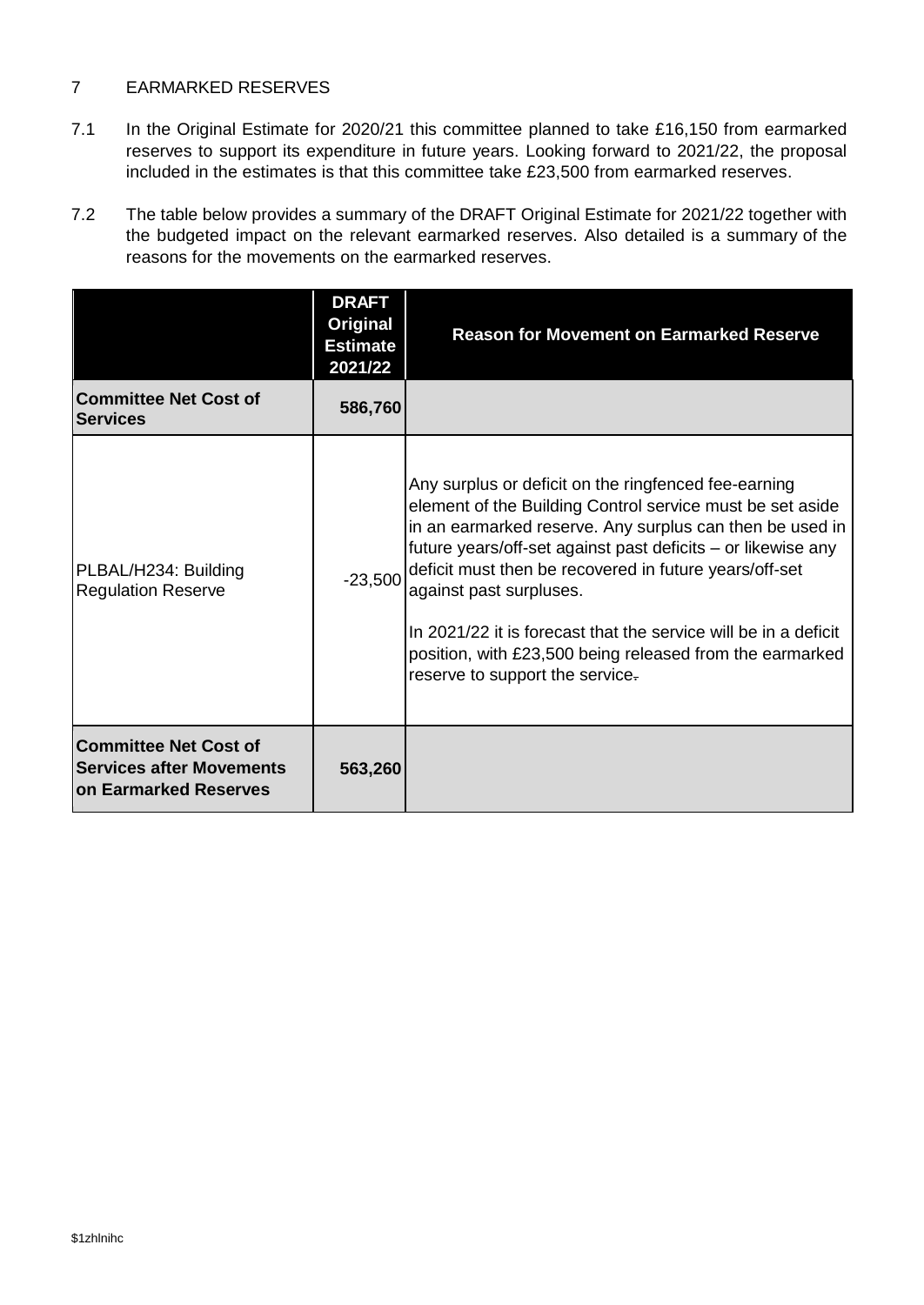### 8 KEY VARIATIONS

8.1 The net expenditure for this committee has increased from £554,390 by £8,870 to £563,260 after allowing for associated movements on earmarked reserves. The main reasons for this net increase are summarised in the table below.

| <b>Description</b>                                                                                                                                                                                                                                                                                                                                                                                                                                                                                                                         | <b>Variance Original</b><br>Estimate 2020/21 to<br><b>DRAFT Original</b><br><b>Estimate 2021/22</b> |
|--------------------------------------------------------------------------------------------------------------------------------------------------------------------------------------------------------------------------------------------------------------------------------------------------------------------------------------------------------------------------------------------------------------------------------------------------------------------------------------------------------------------------------------------|-----------------------------------------------------------------------------------------------------|
| <b>Inflation</b><br>The budget forecast allows for inflation on pay and prices at 2%. The<br>net inflationary increase for this committee brought into the estimates is<br>£10k.                                                                                                                                                                                                                                                                                                                                                           | 10,630                                                                                              |
| <b>ECPLA: Economic Development and Planning Department</b><br>The departmental direct salary costs are estimated to be £5k above the<br>standard 2% inflation added to the original estimate for the 2021/22<br>financial year. This is mainly due to an increase to the employer<br>superannuation estimate following scheme membership changes.                                                                                                                                                                                          | 5,630                                                                                               |
| <b>LPLAN: Local Plan</b><br>In January 2020 this Committee approved proposals to establish a<br>budget for progression of the Local Plan, with budget estimates to total<br>£300k plus recharges over a 3-year period.<br>Following final approval at Special Policy and Finance Committee in<br>February 2020, year one estimated costs of £190k were brought into<br>the base budget. This movement represents an adjustment to the base<br>for these estimated costs as they are now expected to fall in the<br>2021/22 financial year. | $-53,800$                                                                                           |
| <b>PLANG: Planning Control and Enforcement</b><br>Planning fees are set nationally and no inflationary increase is expected<br>for the 2021/22 financial year. This budget movement removes the<br>standard 2% inflationary increase to the planning income estimates,<br>reverting the estimated income back to the original base budget of<br>£679k per the 2020/21 financial year.                                                                                                                                                      | 13,580                                                                                              |
| <b>Depreciation charges</b><br>The capital scheme for the new plotter/copier in the planning section<br>was completed during the 2020/21 financial year and a budget has<br>been established for associated depreciation charges.                                                                                                                                                                                                                                                                                                          | 4,390                                                                                               |
| <b>Support Service Costs</b><br>There is a net increase in inter-departmental costs to this committee<br>following changes to various departmental cost allocations.                                                                                                                                                                                                                                                                                                                                                                       | 26,810                                                                                              |